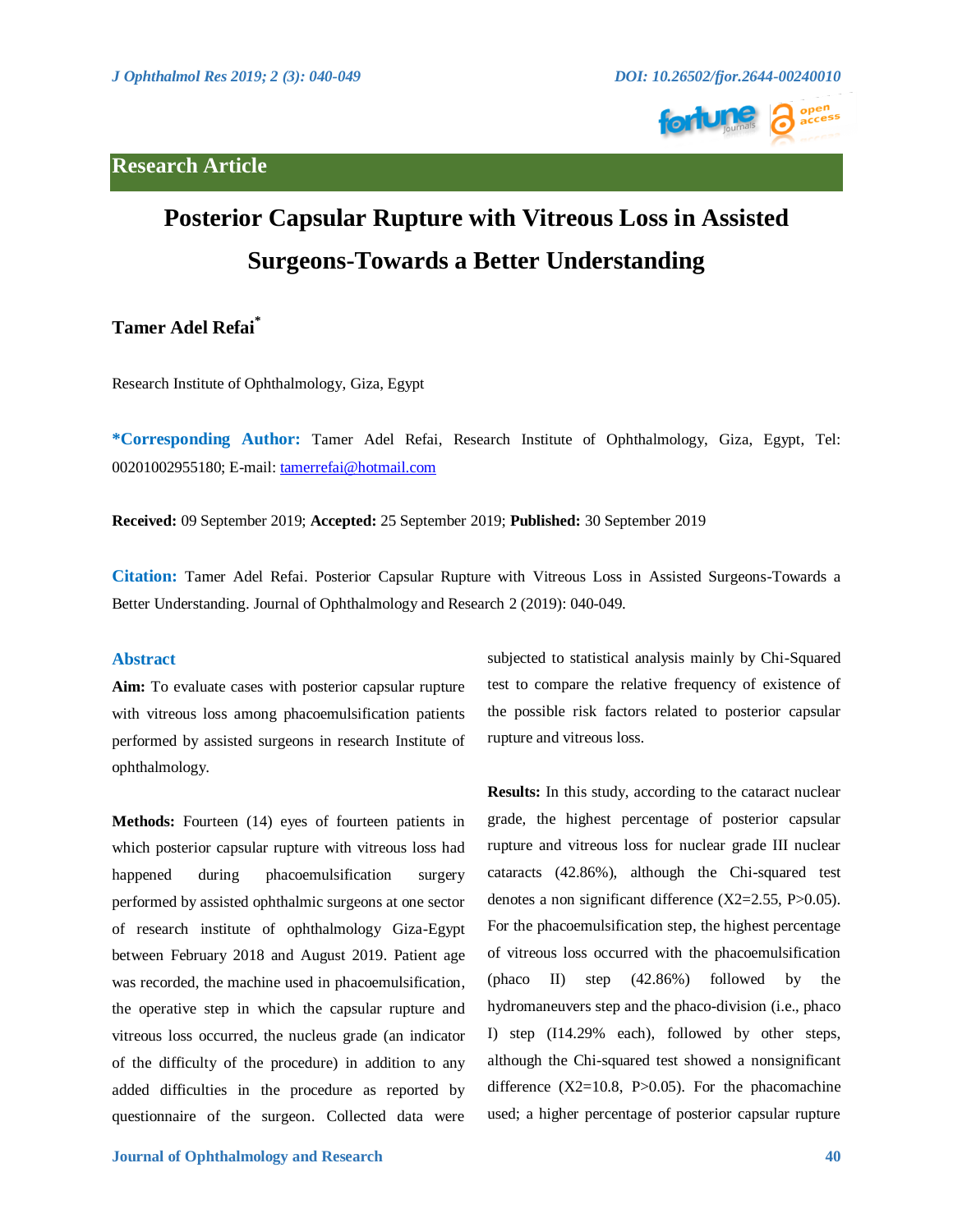and vitreous loss occurred with the Alcon Infiniti with OZil Torsional Handpiece (42.86% of cases), followed by the Oertli Os3 (35.71%) and then the AMO Whitestar Signature machine, however; comparison with the Chi-squared test denotes a nonsignificant difference  $(X2=1.0, P > 0.05)$ . Regarding the presence of additional operational difficulties, a relatively higher percentage of posterior capsular rupture and vitreous loss occurred in the presence of both small pupil intraoperatively (14.29%) as well as poor red reflex (14.29%).

**Conclusion:** during performing phacoemulsification by assisted surgeons, in order to decrease the incidence of posterior capsular rupture with vitreous loss, special care should be taken while performing phacoemulsifiaction of the nucleus (i.e; phaco II), and it is better to avoid working on grade III nuclear density and on the Oertli-phaomachime and it is recommended to have good pupillary dilatation with good red reflex.

**Keywords:** Vitreous loss in assisted surgeons; Phacomachine; Phacoemulsification step-nuclear grade

### **1. Introduction**

In most developed countries, phacoemulsification surgery is one of the most commonly performed surgeries; owing to the simplicity of the procedures in the hands of trained ophthalmologists, the use of minimal-sized incisions, by the use of ultrasound energy and implantation of foldable intraocular lenses with early visual stability and minimal rehabilitation time [1] and with less need for full ocular akinesia [2, 3]. However phacoemulsification had a long learning curve for an ophthalmologist to reach a qualified proficient level [4]. Posterior capsular rupture with or without vitreous loss is considered the most undesirable complication intra-operatively [5-11] because it is associated with serious complications like retinal

# *J Ophthalmol Res 2019; 2 (3): 040-049 DOI: 10.26502/fjor.2644-00240010*

detachment, Cystoid macular oedema, glaucoma, recurrent uveitis as well as instability and dislocation of intraocular lenses (IOLs) [12]. Some studies had reported highest incidence of posterior capsular rupture and vitreous loss occurring during cortical removal as well as during emulsification of the last nuclear fragment where the posterior capsule can be aspirated into the phacotip [13].

Other researchers found that the main risk indicators identified were increasing age, brunescent or white cataract, pseudoexfoliation/phacodonesis, small pupil size, axial length >26 mm, and trainee status. It is inevitable that there are further factors that may be important, such as shallow anterior chamber depth (ACD) [14]. Multiple phacomachines had been used in phacoemulsification each has its specifications and phacoprobe dimentions, amongst them are the Alcon Infiniti with OZil Torsional Handpiece that shears the lens material, providing decreased repulsion (no jack hammer effect) while improving the thermal safety profile over traditional ultrasound, the Oertli Os3, with Venturi and peristaltic double pump switchable (from pedal, remote control or panel) during surgery with the dual function cassette that supports both pump and an air free fluidics system that is claimed to provide an immediate response to pressure changes, instant build up of suction power and stable anterior chamber and also the AMO Whitestar Signature where the Fusion Fluidics surge-prevention technology allows the use of high vacuum and flow settings to reduce phaco time and increase efficiency while improving chamber stability by anticipating occlusions and presumptively adjusting vacuum before occlusion breaks [15].

#### **1.1 Purpose**

Purpose of this study is to evaluate cases of phacoemulsification done by ophthalmologists needing assistance from senior staff in which posterior capsular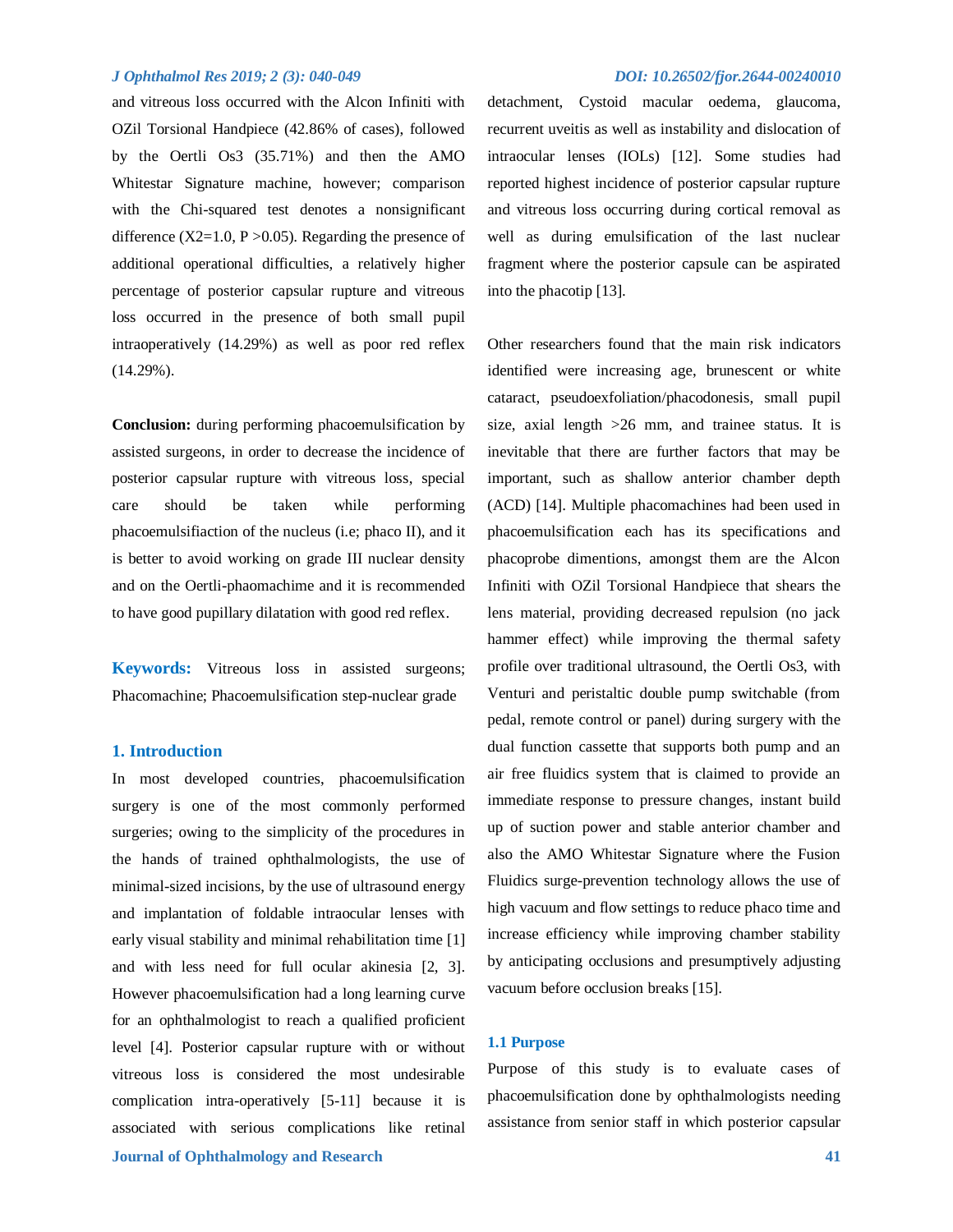rupture with vitreous loss had occurred to try to highlight the variable risk factors associated with vitreous loss and improve the phacoemulsification performance among assisted ophthalmologists to reach best patient's welfare and satisfaction.

# **2. Materials and Methods**

Fourteen cases which suffered from a posterior capsular rupture with vitreous loss during phacoemulsification surgery performed at one sector of the research institute of ophthalmology Giza-Egypt by assisted ophthalmologists between February 2018 and August 2019 were included in the study. Assisted surgeons included underskilled specialists, residents of the Research Institute in addition to, fellows and trainees at the research institute of ophthalmology. Patient age was recorded, the machine used in phacoemulsification (including; Alcon Infiniti with OZil Torsional Handpiece, Oertli Os3 and AMO Whitestar Signature) the operative step in which the capsular rupture and vitreous loss occurred, the nucleus grade (Graded from I to IV as an indicator of the difficulty of the procedure) in addition to any added difficulties in the procedure as reported by questionnaire of the surgeon.

#### **2.1 The phacoemulsification procedure**

- 1. Topical anesthesia done by benoxite hydrochloride 0.4% eye drops instilled into the conjunctival sac.
- 2. A 5-7 ml of local anesthetic mixture of equal amounts of (2% lidocaine with added hyaluronidase 15 IU) and 0.5. % bupivacaine) was injected at the medial canthus between the eyeball and the semilunaris fold by a 22-Gauge sharp-tipped needle with needle length 25 mm followed by an ocular massage for about 5 minutes to ensure adequate ocular analgesia and akinesia.
- 3. A clear corneal incision was done by the keratome.
- 4. Viscoelastic was used to fill and deepen the anterior chamber.
- 5. Continuous curvilinear capsulorrhexis was initiated by bent-tipped cystitome and compelled by a capsulorrhexis forceps.
- 6. BSS with a blunt tipped canula was used to perform hydrodissection and hydrodelineation of the nucleus followed by rotation of the nucleus.
- 7. The phacoprobe was introduced through the clear corneal incision with irrigation on and the epinucleus anterior to the nucleus removed in the area of the capsulorrhexis.
- 8. An initial groove was created in the nucleus and rotated 180 degrees to complete from the other side to separate the nucleus into 2 pieces using high phacopower, low vacuum level and low aspiration rate.
- 9. The nucleus is again rotated 90 degrees and the same maneuver repeated to have the nucleus divided into 3 or 4 quadrants.
- 10. Using moderate phacopower, high vacuum level and high aspiration rate, each nuclear quadrant was emulsified while reducing all parameters when dealing with the last quadrant.
- 11. The epinucleus was emulsified with negligible phacopower, moderate vacuum level and moderate aspiration rate.
- 12. The residual cortex was aspirated by the bimanual irrigation aspiration canulae.
- 13. The capsular bag was filled Viscoelastic material and IOL implanted.
- 14. Hydration of the wound.
- 15. In the event of posterior capsular rupture and vitreous loss, a good automated vitrectomy was performed (assisted by kenacort as possible),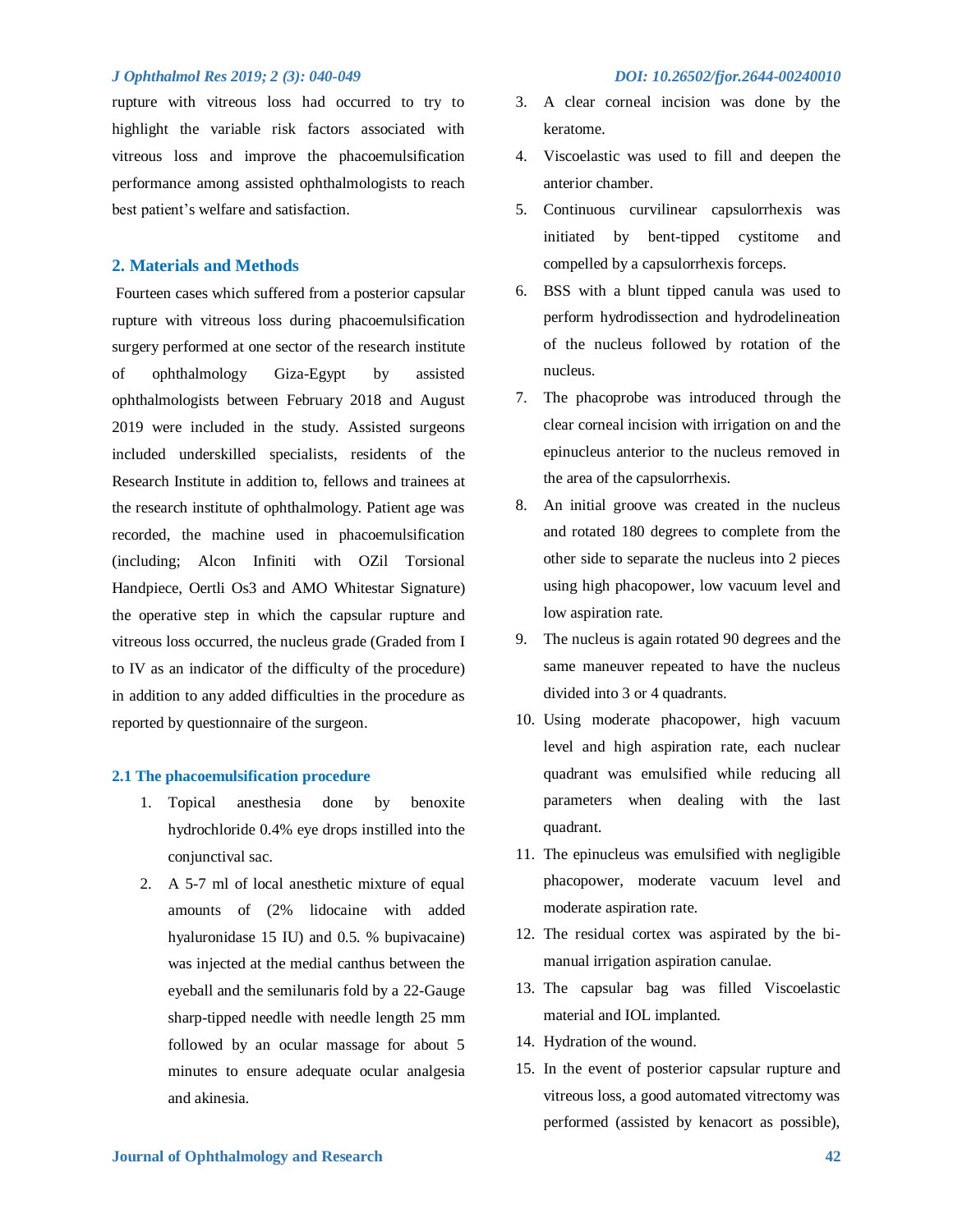followed by removal of residual nuclear fragments assisted by viscoexpression after enlarging the incision as needed, followed by good anterior vitrectomy removing vitreous strands from anterior chamber and wound edges and removing residual lens matter by the Aspiration/aspriration and cutting function of the vitrectomy machine, followed by evaluation of the anterior capsular rim to implant whether a posterior chamber IOL or anterior chamber IOL, followed by closure of the wound with 10/0 nylon sutures as necessary.

Collected data were subjected to statistical analysis mainly by Chi-Squared test to compare the relative frequency of existence the possible risk factors related to posterior capsular rupture and vitreous loss.

### **3. Results**

Patient's age ranged from 55 to 72 years with mean age  $(63.93 \pm 5.27)$  years, the phaconucleus grade ranged from Grade I to Grade IV), the three phacomachines which were used in the operation included; Alcon Infiniti with OZil Torsional Handpiece, Oertli Os3 and AMO Whitestar Signature). Regarding the cataract nuclear grade, 21.43% of posterior capsular rupture and vitreous loss occurred with nuclear grade I, 28.57% with nuclear grade II, 42.86% with nuclear grade III and 7.14% with nuclear grade IV, where the comparison with the Chi-squared test denotes a non significant difference  $(X2=2.55, P>0.05)$  (Table 1), but there is a higher percentage among grade III nuclear cataracts (Figure 1).

Regarding the phacoemulsification step, 7.14% of cases of posterior capsular rupture with vitreous loss occurred with the capsulorrhexis step, 14.29% with the hydromaneuvers step, 14.29% with the phaco-division (i.e., phaco I) step, 42.86% with the phacoemulsification (phaco II) step, 7.14% with epinucleus emoval, 7.14% with irrigation/Aspiration step 7.14% with intra-ocular lens implantation with the Chi-squared test denotes a non significant difference (X2=10.8, P>0.05) (Table 2), but there is a higher percentage among phacoemulsification step (i.e., phaco II step) (Figure 2).

Regarding phacomachine used; 42.86% of posterior capsular rupture and vitreous loss occurred with the Alcon Infiniti with OZil Torsional Handpiece, 35.71% of cases occurred with the Oertli Os3 and 21.43% occurred with the AMO Whitestar Signature machine, where comparison with the Chi-squared test denotes a non significant difference  $(X2=1.0, P>0.05)$  (Table 3), but there is a higher percentage among Infiniti and Oertli phacomachines (Figure 3).

Regarding the presence of additional operative difficulties, 14.29% of cases with posterior capsular rupture occurred with the presence of small pupil intraoperatively, 14.29% with poor red reflex, 0% with positive vitreous pressure and 71.43% without any additional operative difficulty with the Chi-squared test denotes a non significant difference (X2=6.33, P>0.05) (Table 4), but there is a relatively higher percentage among cases with intraoperative small pupil and poor red reflex (Figure 4).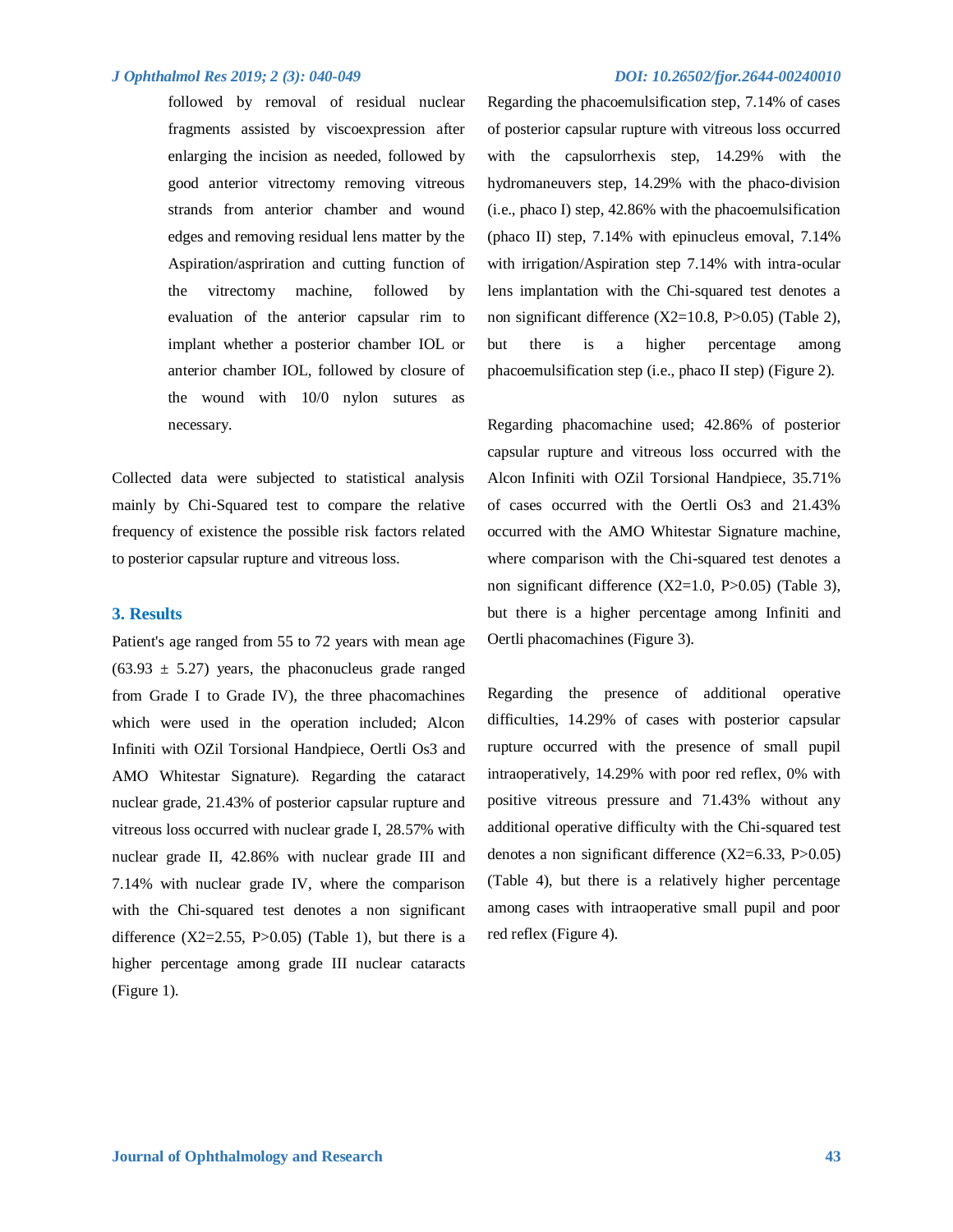| <b>Cataract Grade</b>     | NI     | NII    | <b>NIII</b> | <b>NIV</b>  | $\mathbf{Chi}^2$ | <b>P-value</b> | <b>Significance</b> |
|---------------------------|--------|--------|-------------|-------------|------------------|----------------|---------------------|
| No.of eves                |        |        |             |             | 2.55             | >0.05          | nonsignificant      |
| <b>Percentage of eyes</b> | 21.43% | 28.57% | 42.86%      | $.1\%$<br>⇁ |                  |                |                     |

**Table 1:** showing the relative frequency of posterior capsular rupture and vitreous loss among assisted surgeons, according to cataract nuclear grade and their comparison by Chi-squared test and significance among study.



**Figure 1:** showing the percentage of posterior capsular rupture and vitreous loss among assisted surgeons, according to cataract nuclear grade used among study.

|             |       |        |                |              |         |       |            |                  | P-value | <b>Significance</b> |
|-------------|-------|--------|----------------|--------------|---------|-------|------------|------------------|---------|---------------------|
| Phacostep   | cc    | Hydro  | <b>Phaco I</b> | Phaco II     | Epi-    | I/A   | <b>IOL</b> | Chi <sup>2</sup> |         |                     |
|             |       |        |                |              | nucleus |       | Imp.       |                  |         |                     |
| No.of eyes  |       | ∠      | 2              | <sub>6</sub> |         |       |            | 10.8             | >0.05   | Non                 |
| Percent. of | 7.14% | 14.29% | 14.29%         | 42.86%       | 7.14%   | 7.14% | 7.14%      |                  |         | significant         |
| eyes        |       |        |                |              |         |       |            |                  |         |                     |

**Table 2:** showing the relative frequency of posterior capsular rupture and vitreous loss among assisted surgeons,

according to phacoemulsification step and their comparison by Chi-squared test and significance among study.



**Figure 2:** showing the percentage of posterior capsular rupture and vitreous loss among assisted surgeons, according to phacoemulsification step among study.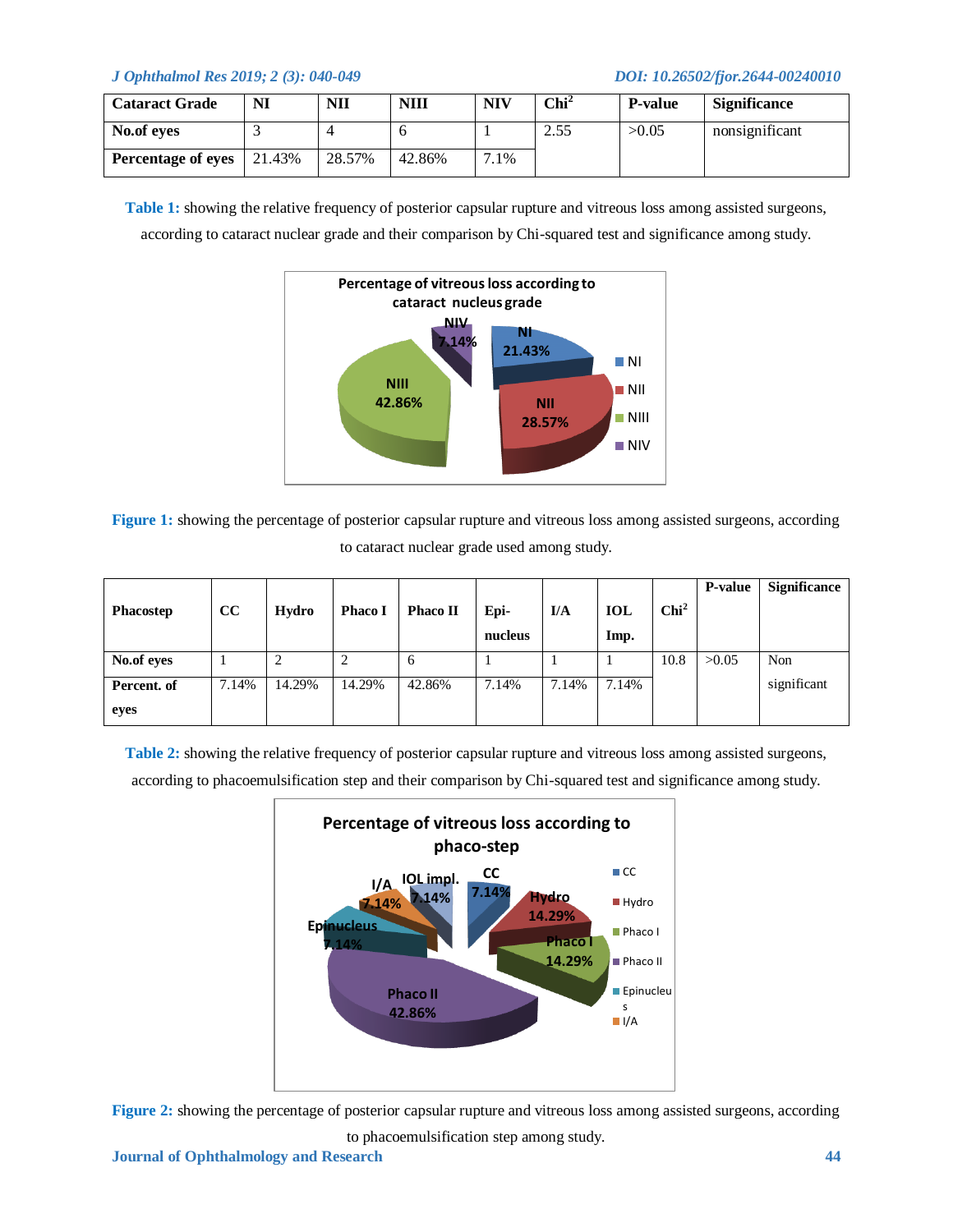| <b>Phaco Machine</b> | Infiniti | Oertli | <b>Signature</b> | $\mathbf{Chi}^2$ | <b>P-value</b> | <b>Significance</b> |
|----------------------|----------|--------|------------------|------------------|----------------|---------------------|
| No.of eyes           |          |        |                  | 1.0              | >0.05          | Non significant     |
| Percentage of eyes   | 42.86%   | 35.71% | 21.43%           |                  |                |                     |

**Table 3:** showing the relative frequency and percentage of posterior capsular rupture and vitreous loss among assisted surgeons according to phacomachine used and their comparison by Chi-squared test and significance among study.



**Figure 3:** Showing the percentage of posterior capsular rupture and vitreous loss among assisted surgeons, according to phacomachine used among study.

| <b>Additional difficulty</b> | <b>Small</b><br>pupil | Poor red<br>reflex | <b>Positive</b><br>vitreous<br>pressure | <b>None</b> | Chi <sup>2</sup> | <b>P-value</b> | <b>Significance</b> |
|------------------------------|-----------------------|--------------------|-----------------------------------------|-------------|------------------|----------------|---------------------|
| No.of eyes                   |                       | ∸                  | 0                                       | 10          |                  |                |                     |
| Percentage of eyes           | 14.29%                | 14.29%             | 0%                                      | 71.43%      | 6.33             | >0.05          | Non significant     |

**Table 4:** Showing the relative frequency of posterior capsular rupture and vitreous loss among assisted surgeons according to additional difficulties during phacoemulsification surgery and their comparison by Chi-squared test and significance among study.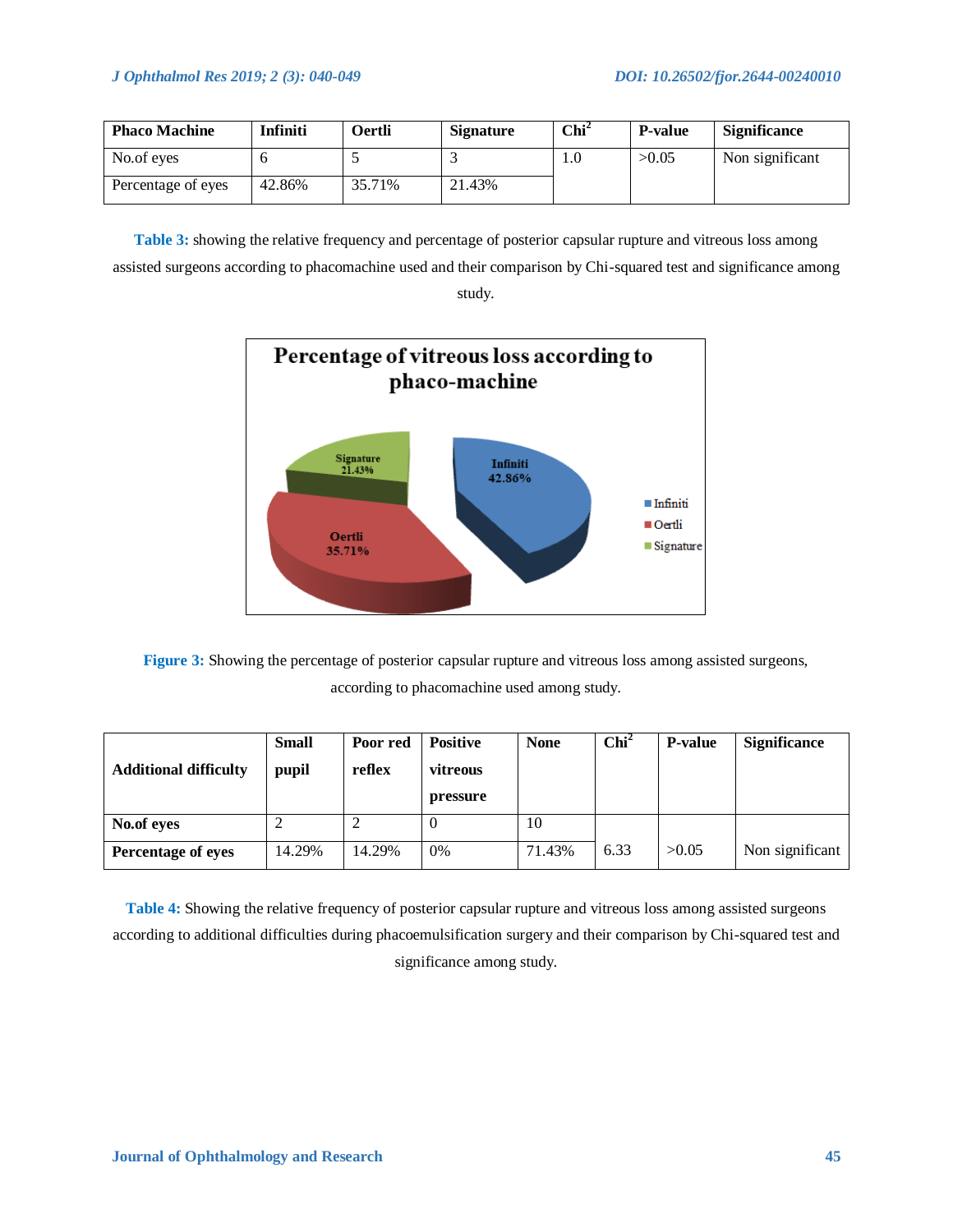

**Figure 4:** Showing The Percentage Of Posterior Capsular Rupture And Vitreous Loss Among Assisted Surgeons According To Additional Difficulties During Phacoemulsification Surgery Among Study.

# **4. Discussion**

Phacoemulsification; inspite of being one of the most commonly performed operations owing to its simplicity in the hands of experienced surgeons [1], yet one of the most serious operative complications is rupture of the posterior capsule with vitreous loss as it can result in multiple sequelae like chronic intraocular inflammation, intraocular infection, cystoid macular oedema and retinal detachment that may have bad effects on the patient's visual acuity [16]. Several local factors had been recognized as risk factors for vitreous loss; including narrow palpebral fissures, deep set eyes, glaucoma and history of vitreous loss in the fellow eye [17]. Similarly, there are systemic features which had been found to be risk factors of vitreous loss including; obesity, marfan syndrome, systemic hypertension and diabetes mellitus [17]. Surgical training is another important risk factor for posterior capsular rupture with vitreous loss, the incidence of which usually ranges from PC tear with vitreous loss between 2.8% and 10% among training surgeons [18-21]. Lockwood et al. found that the main risk indicators identified were increasing age, brunescent or white cataract, pseudoexfoliation/phacodonesis, small pupil size, axial there are further factors that may be important, such as shallow anterior chamber depth (ACD) [14]. Temel et al. had reported highest incidence of posterior capsular rupture and vitreous loss occurring during cortical removal as well as during emulsification of the last nuclear fragment where the posterior capsule can be aspirated into the phacotip [13]. Zare et al., studied vitreous loss among ophthalmic residents and fellows and they found that the highest rate of vitreous loss occurred in patients with dense nuclear cataracts. Older age, female sex, small pupil, small capsulorrhexis, presence of pseudoexfoliation, and high myopia were significantly associated with vitreous loss. The rate of vitreous loss was five folds higher in residents compared to fellows which emphasized the positive effect of training [22].

length>26 mm, and trainee status. It is inevitable that

In this study, Regarding the cataract nuclear grade, the highest percentage of vitreous loss occurred in grade III nuclear cataracts (42.86%) followed by grade III (28.57%) followed by grade II (21.43%) and lastly grade IV (7.14%) with nuclear grade IV (which is usually done only by highly skilled surgeons), and in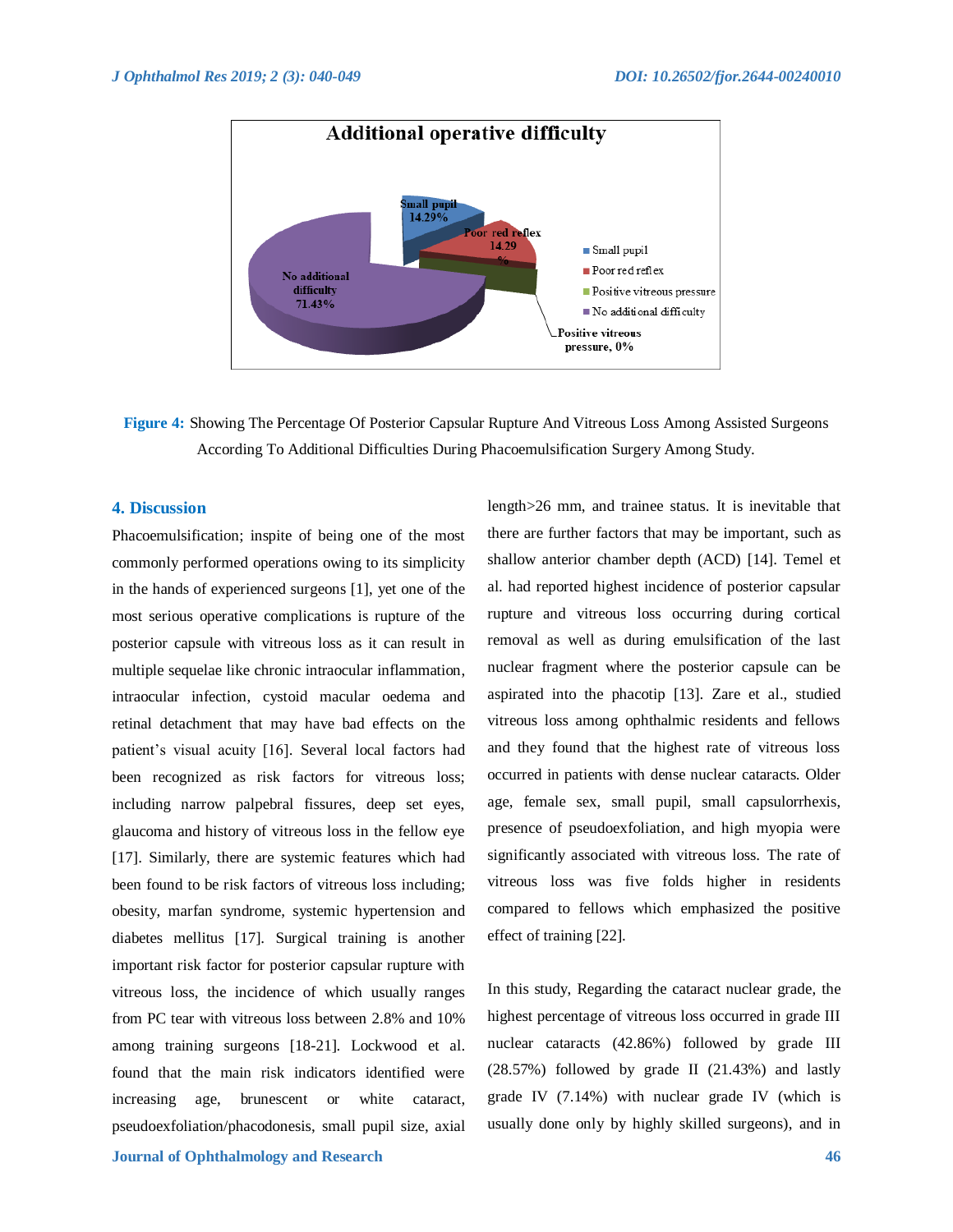spite of Chi-squared test showing a non significant difference, yet there is a higher percentage among grade III nuclear cataracts which agrees with previous studies. Regarding the phacoemulsification step, the highest percentage of vitreous loss occurred with the phacoemulsification (phaco II) step (42.86%) followed by the hydromaneuvers step and the phaco-division (i.e., phaco I) step (I14.29%) followd by the capsulorrhexis step (7.14%), epinucleus emoval (7.14%), irrigation/Aspiration step and the intra-ocular lens implantation step (7.14%) and inspite that the Chisquared test showed a non significant difference  $(X2=10.8, P > 0.05)$ , but there is a higher percentage among phacoemulsification step (i.e., phaco II step) which agreed partially with the results found by Temel et al. 2003. Regarding phacomachine used; the highest percentage of posterior capsular rupture and vitreous loss (42.86%) occurred with the Alcon Infiniti with OZil Torsional Handpiece, followed by the Oertli Os3 (35.71%) and then the AMO Whitestar Signature machine (21.43%), and again the Chi-squared test denotes a non significant difference, but there is a higher percentage among Infiniti and Oertli phacomachines and this comparison between different phacomachines regarding vitreous loss where not included in the previously mentioned studies.It was expected to a have a high percentage of vitreous loss related to the Alcon Infiniti with OZil Torsional Handpiece being the most preferable phacomachine by ophthalmologists; owing its small handpiece diameter demanding a small incision size, thus providing good stability of the anterior chamber throughout the phacoprocedure, but the the high percentage of posterior capsular rupture and vitreous loss related to the Oertli Os3 phacomachine (which is not preferable to ophthalmologists owing to its large diameter handpiece) was not expected which denotes a higher risk of this complication with this phacomachine at least for underskilled assisted surgeons. Regarding the presence

of additional operative difficulties, a relatively higher percentage of posterior capsular rupture and vitreous loss (14.29%) occurred in the presence of small pupil intraoperatively and poor red reflex, which agreed with previous studies.

# **5. Conclusion**

During performing phacoemulsification by assisted surgeons, in order to decrease the incidence of posterior capsular rupture with vitreous loss, special care should be taken while performing phacoemulsifiaction of the nucleus (i.e., phaco II), and it is better to avoid working on grade III nuclear density and on the Oertliphaomachime.Also it is recommended to have good pupillary dilatation with good red reflex.

# **Financial Disclosure**

The author has no proprietary or commercial interest in any of the materials discussed in this article.

# **Conflicts of Interest**

There are no conflicts of interest.

### **Acknowledgements**

Special acknowledgement is presented to Research Institute of Ophthalmology, Giza, Egypt, providing valuable funding and training for ophthalmologists while providing high operative standards to the patients thus deserving acknowledgement.

#### **References**

- 1. Dick HB. Bladeless custom femtosecond laserassisted refractive cataract surgery? Let's give our latest breakthrough surgical technique a name that fits. J Refract Surg 31 (2015): 346.
- 2. Zhao LQ, Zhu H, Zhao PQ, et al. Topical anesthesia versus regional anesthesia for cataract surgery: a meta-analysis of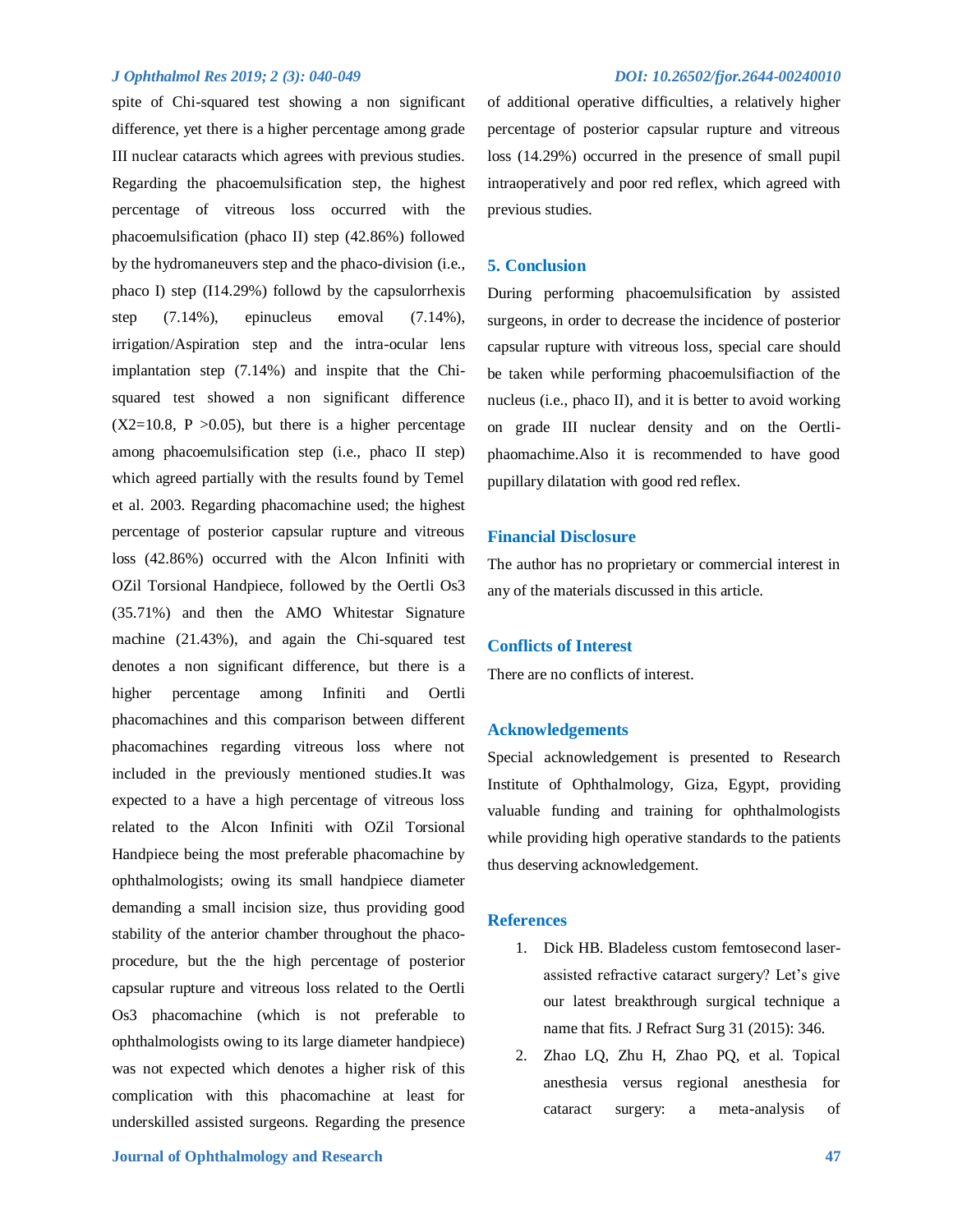randomized controlled trials. Ophthalmology 119 (2012): 659-667.

- 3. Ezra DG, Allan BD. Topical anaesthesia alone versus topical anaesthesia with intracameral lidocaine for phacoemulsification. Cochrane Database Syst Rev 3 (2007): 005276.
- 4. Tzamalis A, Lamprogiannis L, Chalvatzis N, et al. Training of Resident Ophthalmologists in Cataract Surgery: A Comparative Study of Two Approaches (2015): 1-7.
- 5. Prasad S. Phacoemulsification learning curve: experience of two junior trainee ophthalmologists. Journal of Cataract & Refractive Surgery 24 (1998): 73-77.
- 6. Corey RP, Olson RJ. Surgical outcomes of cataract extractions performed by residents using phacoemulsification. Journal of Cataract and Refractive Surgery 24 (1998): 66-72.
- 7. Hennig A, Schroeder B, and Kumar J. Learning phacoemulsification.Results of different teaching methods. Indian Journal of Ophthalmology 52 (2004): 233-234.
- 8. Albanis CV, Dwyer MA, Ernest JT, Outcomes of extracapsular cataract extraction and phacoemulsification performed in a university training program. Ophthalmic Surgery and Lasers 29 (1998): 643-648.
- 9. Badoza DA, Jure T, Zunino LA, et al. State-of the-art phacoemulsification performed by residents in Buenos Aires, Argentina. Journal of Cataract and Refractive Surgery 25 (1999): 1651-1655.
- 10. Blomquist PH, Rugwani RM. Visual outcomes after vitreous loss during cataract surgery performed by residents. Journal of Cataract and Refractive Surgery 28 (2002): 847-852.
- 11. Smith JH. Teaching phacoemulsification in US ophthalmology residencies: can the quality be

maintained? Current Opinion in Ophthalmology 16 (2005): 27-32.

- 12. Johansson B, Lundström M, Montan P, et al. Capsule complication during cataract surgery: Long-term outcomes: Swedish Capsule Rupture Study Group report 3. J Cataract Refract Surg, 35 (2009): 1694-1698.
- 13. Temel M, Osher RH. Posterior capsule tear resulting from faulty instrumentation. J Cataract Refract Surg 29 (2003): 619-620.
- 14. Lockwood A, Kirwan JF. Risk stratification for posterior capsule rupture and vitreous loss during cataract surgery Eye 24 (2010): 389- 390.
- 15. Jacob AT. High-End Phaco Systems: A Comparison. Kerala Journal of Ophthalmology 4 (2008): 382-384.
- 16. Jaffe NS, Jaffe MS, Jaffe GF. Cataract surgery and its complications.  $(6<sup>th</sup> Edn.)$  St Louis 4 (2009): 208-212.
- 17. Gimbel HV. Posterior capsule tears using phacoemulsification-causes, prevention and management. Eur J Implant Refract Surg 2 (1990): 63-69.
- 18. Albanis CV, Dwyer MA, Ernest JT. Outcomes of extracapsular cataract extraction and phacoemulsification performed in a university training program. Ophthalmic Surgery and Lasers 29 (1998): 643-648.
- 19. Badoza DA, Jure T, Zunino LA, et al. Stateofthe-art phacoemulsification performed by residents in Buenos Aires, Argentina. Journal of Cataract and Refractive Surgery 25 (1999): 1651-1655.
- 20. Blomquist PH, Rugwani RM.Visual outcomes after vitreous loss during cataract surgery performed by residents. Journal of Cataract and Refractive Surgery 28 (2002): 847- 852.